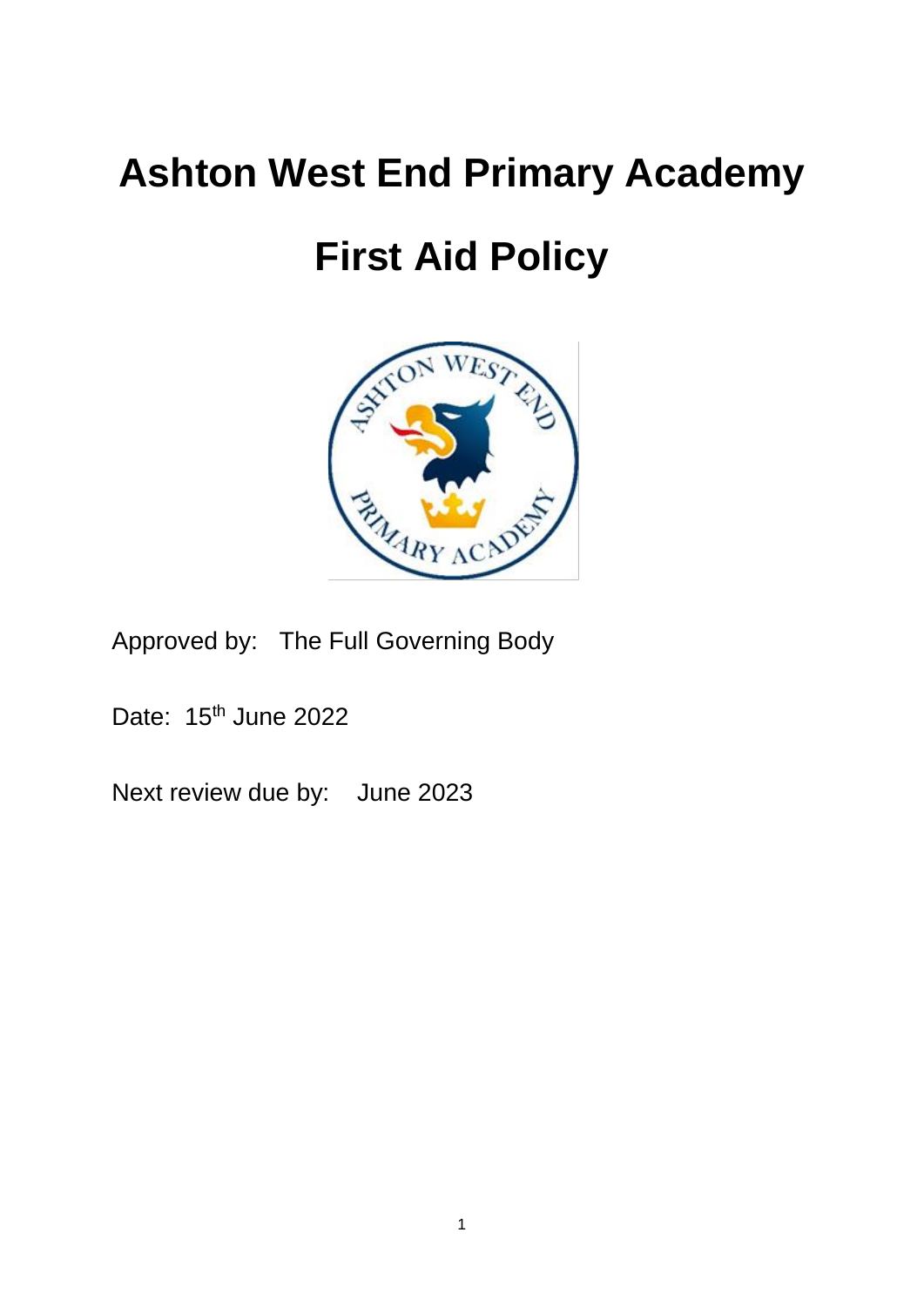# **Aims**

The aims of our first aid policy are to:

- Ensure the health and safety of all staff, pupils and visitors
- Ensure that staff and governors are aware of their responsibilities with regards to health and safety
- Provide a framework for responding to an incident and recording and reporting the outcomes

# **Legislation and guidance**

This policy is based on the [Statutory Framework for the Early Years Foundation Stage,](https://www.gov.uk/government/uploads/system/uploads/attachment_data/file/596629/EYFS_STATUTORY_FRAMEWORK_2017.pdf) advice from the Department for Education on [first aid in schools](https://www.gov.uk/government/publications/first-aid-in-schools) and [health and safety in schools,](https://www.gov.uk/government/publications/health-and-safety-advice-for-schools) and the following legislation:

- [The Health and Safety \(First Aid\) Regulations 1981,](http://www.legislation.gov.uk/uksi/1981/917/regulation/3/made) which state that employers must provide adequate and appropriate equipment and facilities to enable first aid to be administered to employees, and qualified first aid personnel
- [The Management of Health and Safety at Work Regulations 1999,](http://www.legislation.gov.uk/uksi/1999/3242/contents/made) which require employers to carry out risk assessments, make arrangements to implement necessary measures, and arrange for appropriate information and training
- [The Reporting of Injuries, Diseases and Dangerous Occurrences Regulations](http://www.legislation.gov.uk/uksi/2013/1471/schedule/1/paragraph/1/made) (RIDDOR) 2013, which state that some accidents must be reported to the Health and Safety Executive (HSE), and set out the timeframe for this and how long records of such accidents must be kept
- [Social Security \(Claims and Payments\) Regulations 1979,](http://www.legislation.gov.uk/uksi/1979/628) which set out rules on the retention of accident records
- The Education [\(Independent School Standards\) Regulations 2014,](http://www.legislation.gov.uk/uksi/2014/3283/schedule/made) which require that suitable space is provided to cater for the medical and therapy needs of pupils

This policy complies with our funding agreement and articles of association.

# **Roles and responsibilities**

# **3.1 Appointed person(s) and first aiders**

The school's appointed persons are – Principal and Assistant Principals/ all first aiders

.Taking charge when someone is injured or becomes ill

- Ensuring there is an adequate supply of medical materials in first aid kits, and replenishing the contents of these kits
- Ensuring that an ambulance or other professional medical help is summoned when appropriate

First aiders are trained and qualified to carry out the role (see section 7) and are responsible for:

- Acting as first responders to any incidents; they will assess the situation where there is an injured or ill person, and provide immediate and appropriate treatment
- Sending pupils home to recover, where necessary
- Filling in an accident report on the same day, or as soon as is reasonably practicable, after an incident (see the template in appendix 2)
- Keeping their contact details up to date

Our school's First aiders are listed in appendix 1.

# **3.2 The governing board**

The governing board has ultimate responsibility for health and safety matters in the school, but delegates operational matters and day-to-day tasks to the Principal and staff members.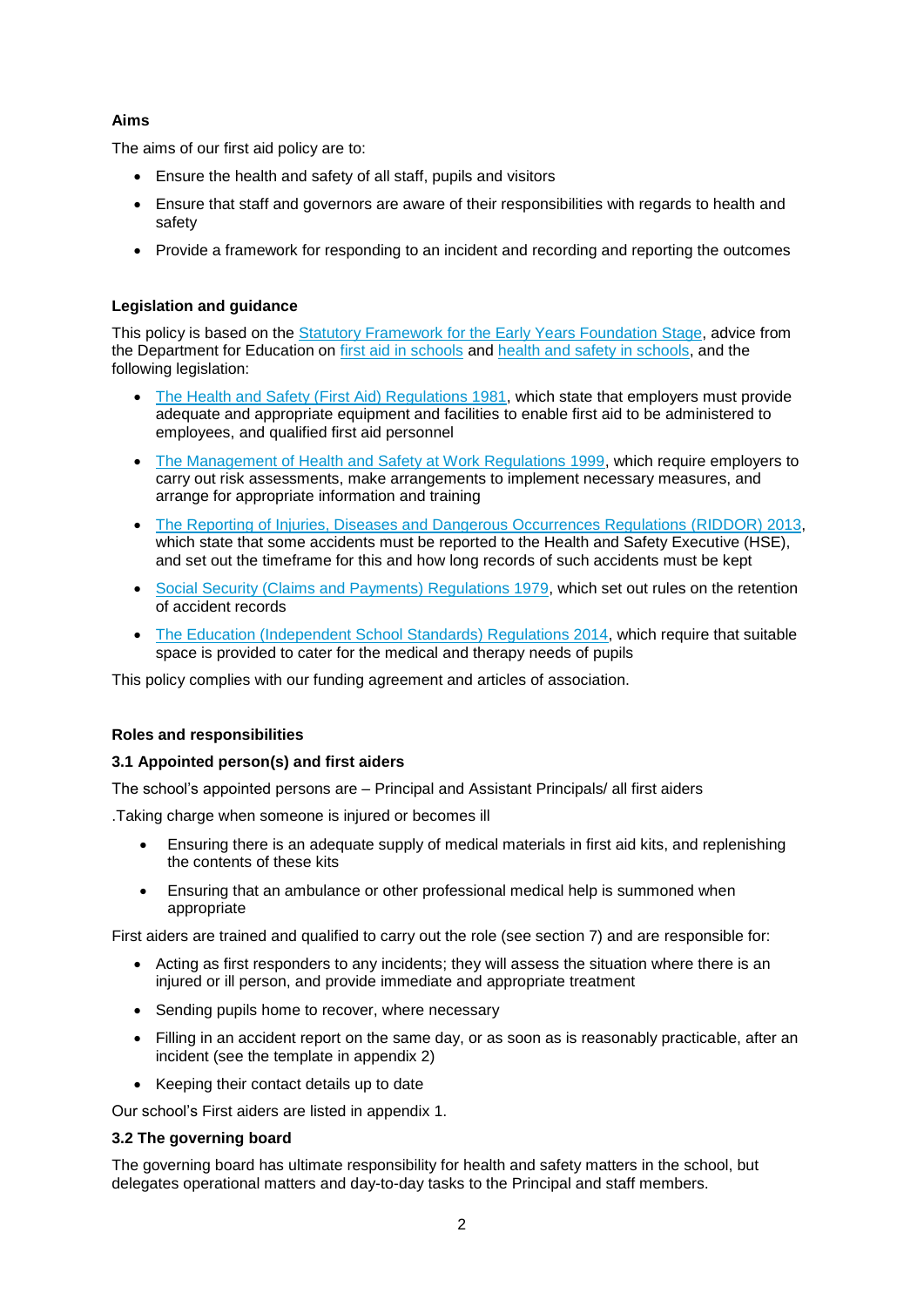# **3.4 The Principal**

The Principal is responsible for the implementation of this policy, including:

- Ensuring that an appropriate number of trained first aid personnel are present in the school at all times
- Ensuring that first aiders have an appropriate qualification, keep training up to date and remain competent to perform their role
- Ensuring all staff are aware of first aid procedures
- Ensuring appropriate risk assessments are completed and appropriate measures are put in place
- Undertaking, or ensuring that managers undertake, risk assessments, as appropriate, and that appropriate measures are put in place
- Ensuring that adequate space is available for catering to the medical needs of pupils
- Reporting specified incidents to the HSE when necessary (see section 6)

# **3.5 Staff**

School staff are responsible for:

- Ensuring they follow first aid procedures
- Ensuring they know who the first aiders in school are
- Completing accident reports (see appendix 2) for all incidents they attend to where a first aider is not called
- Informing the headteacher or their manager of any specific health conditions or first aid needs

# **4.First aid procedures**

#### **4.1 In-school procedures**

In the event of an accident resulting in injury:

- The closest member of staff present will assess the seriousness of the injury and seek the assistance of a qualified first aider, if appropriate, who will provide the required first aid treatment
- The first aider, if called, will assess the injury and decide if further assistance is needed from a colleague or the emergency services. They will remain on scene until help arrives
- The first aider will also decide whether the injured person should be moved or placed in a recovery position
- If the first aider judges that a pupil is too unwell to remain in school, parents will be contacted and asked to collect their child. Upon their arrival, the first aider will recommend next steps to the parents
- If emergency services are called, a member of the Senior Leadership Team will contact parents immediately
- The first aider or relevant member of staff will complete an accident report form on the same day or as soon as is reasonably practical after an incident resulting in an injury

# **4.2 Off-site procedures**

When taking pupils off the school premises, staff will ensure they always have the following: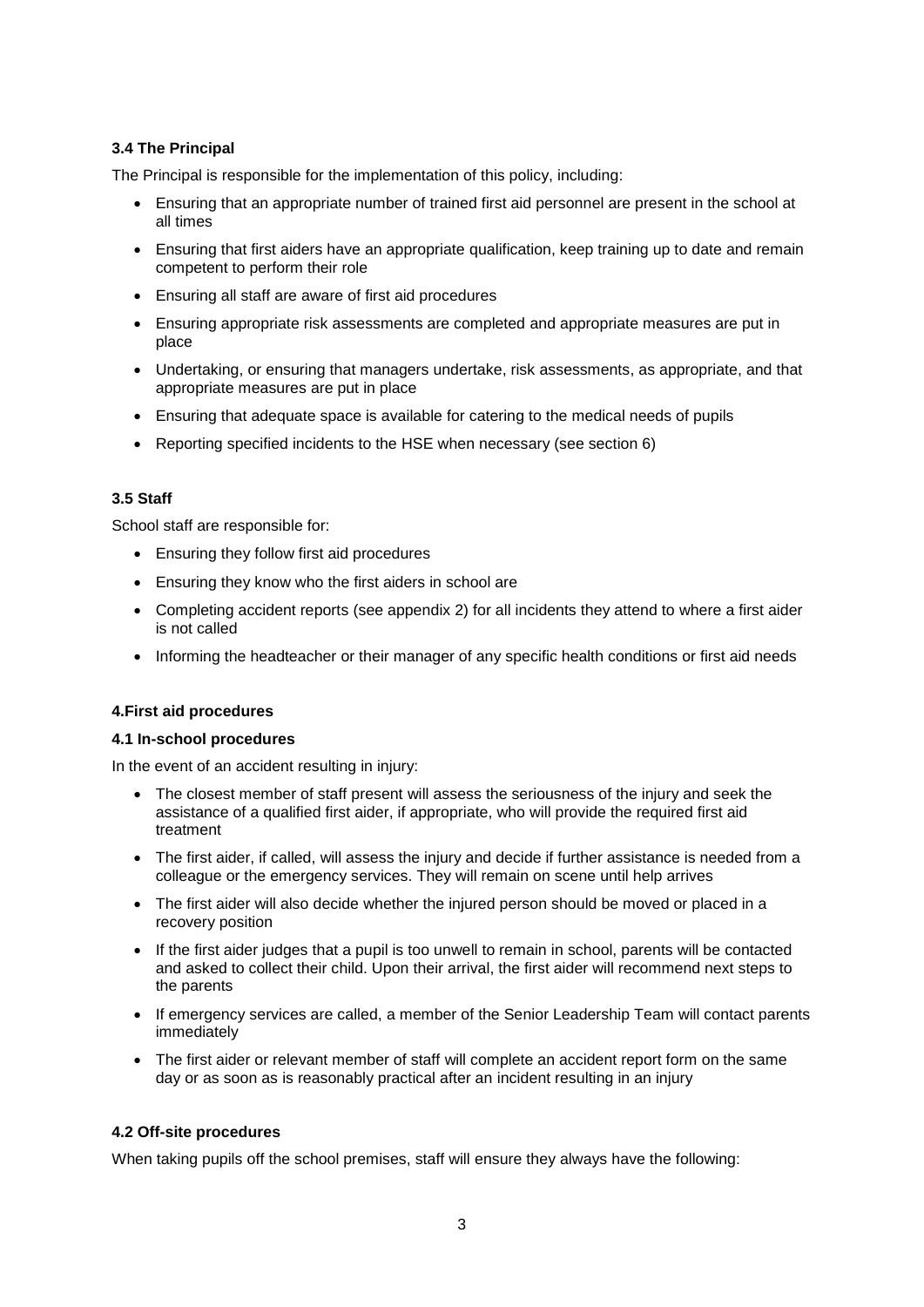- A school mobile phone
- A portable first aid kit
- Information about the specific medical needs of pupils
- Parents' contact details

Risk assessments will be completed by the class teacher prior to any educational visit that necessitates taking pupils off school premises.

There will always be at least one first aider with a current paediatric first aid certificate on school trips and visits, as required by the statutory framework for the Early Years Foundation Stage.

# **First aid equipment**

A typical first aid kit in our school will include the following:

- A leaflet with general first aid advice
- Regular and large bandages
- Eye pad bandages
- Triangular bandages
- Adhesive tape
- Safety pins
- Disposable gloves
- Antiseptic wipes
- Plasters of assorted sizes
- **Scissors**
- Cold compresses

No medication is kept in first aid kits.

First aid kits are stored in:

- Reception (at the desk)
- The school halls
- All classrooms
- The school kitchens
- The school minibus

First aid kits will be carried by members of staff on duty at break and lunch times

First aid kits will be taken on any out-of-school excursions

Our school also hold two emergency Salbutamol Inhalers which may be used by pupils whose parents have given consent (Appendix 4). These are stored in the asthma kits by the main entrance and the Key Stage One entrance. Parents must be informed if their child uses an emergency inhaler (Appendix 3).

We also hold an Epi-Pen for emergency use. This is stored in the SENCO's office.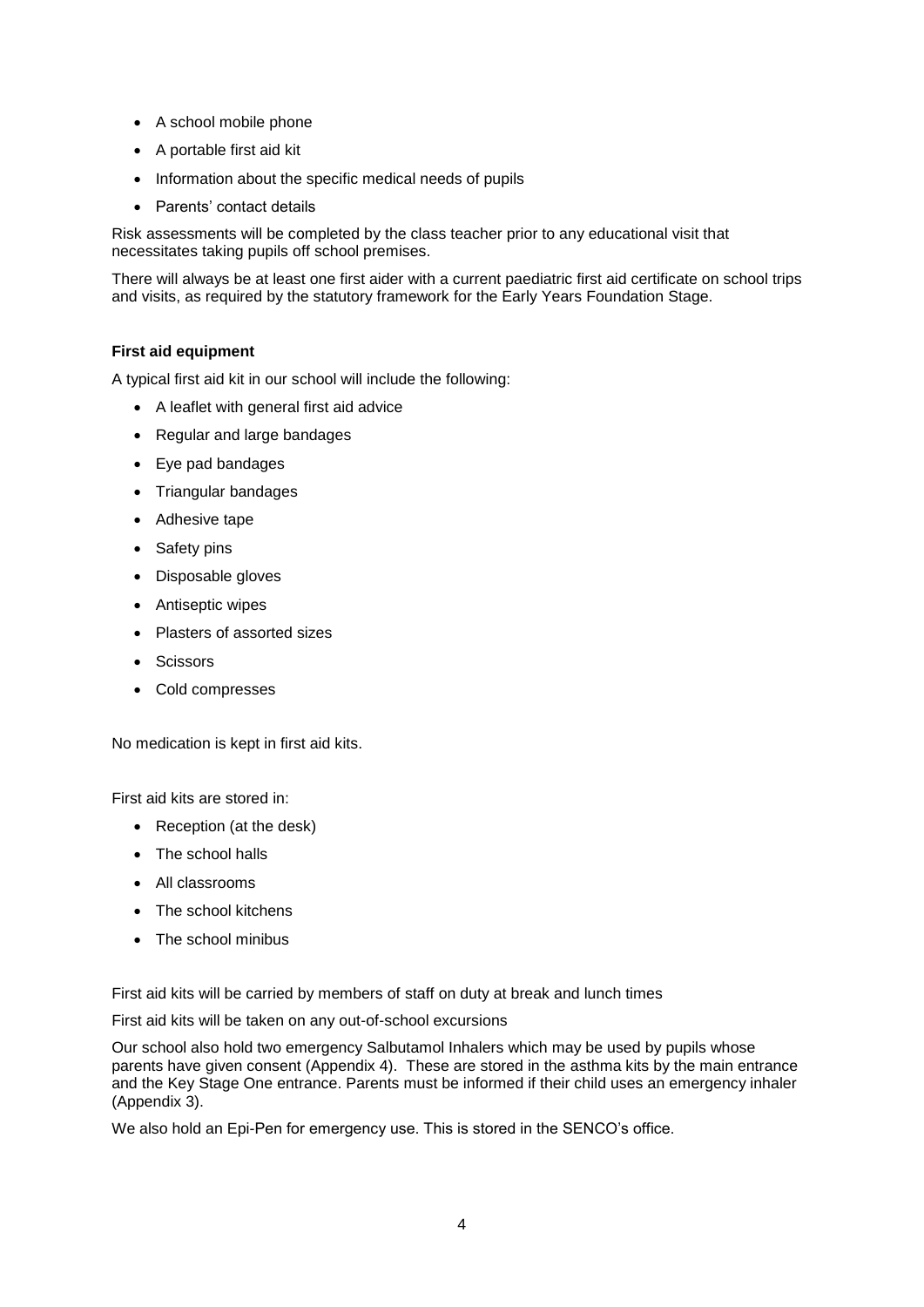# **Record-keeping and reporting**

#### **6.1 First aid and accident record book**

- An accident form will be completed by the first aider or relevant member of staff on the same day or as soon as possible after an incident resulting in an injury
- As much detail as possible should be supplied when reporting an accident, including all of the information included in the accident form at appendix 2
- Records held in the first aid and accident book will be retained by the school for a minimum of 3 years, in accordance with regulation 25 of the Social Security (Claims and Payments) Regulations 1979, and then securely disposed of.

#### **6.2 Reporting to the HSE**

The Principal will keep a record of any accident which results in a reportable injury, disease, or dangerous occurrence as defined in the RIDDOR 2013 legislation (regulations 4, 5, 6 and 7).

The Principal will report these to the Health and Safety Executive as soon as is reasonably practicable and in any event within 10 days of the incident.

Reportable injuries, diseases or dangerous occurrences include:

- Death
- Specified injuries, which are:
	- o Fractures, other than to fingers, thumbs and toes
	- o Amputations
	- o Any injury likely to lead to permanent loss of sight or reduction in sight
	- $\circ$  Any crush injury to the head or torso causing damage to the brain or internal organs
	- o Serious burns (including scalding)
	- o Any scalping requiring hospital treatment
	- o Any loss of consciousness caused by head injury or asphyxia
	- o Any other injury arising from working in an enclosed space which leads to hypothermia or heat-induced illness, or requires resuscitation or admittance to hospital for more than 24 hours
- Injuries where an employee is away from work or unable to perform their normal work duties for more than 7 consecutive days (not including the day of the incident)
- Where an accident leads to someone being taken to hospital
- Near-miss events that do not result in an injury, but could have done. Examples of near-miss events relevant to schools include, but are not limited to:
	- o The collapse or failure of load-bearing parts of lifts and lifting equipment
	- o The accidental release of a biological agent likely to cause severe human illness
	- $\circ$  The accidental release or escape of any substance that may cause a serious injury or damage to health
	- o An electrical short circuit or overload causing a fire or explosion

Information on how to make a RIDDOR report is available here:

[How to make a RIDDOR report, HSE](http://www.hse.gov.uk/riddor/report.htm)

http://www.hse.gov.uk/riddor/report.htm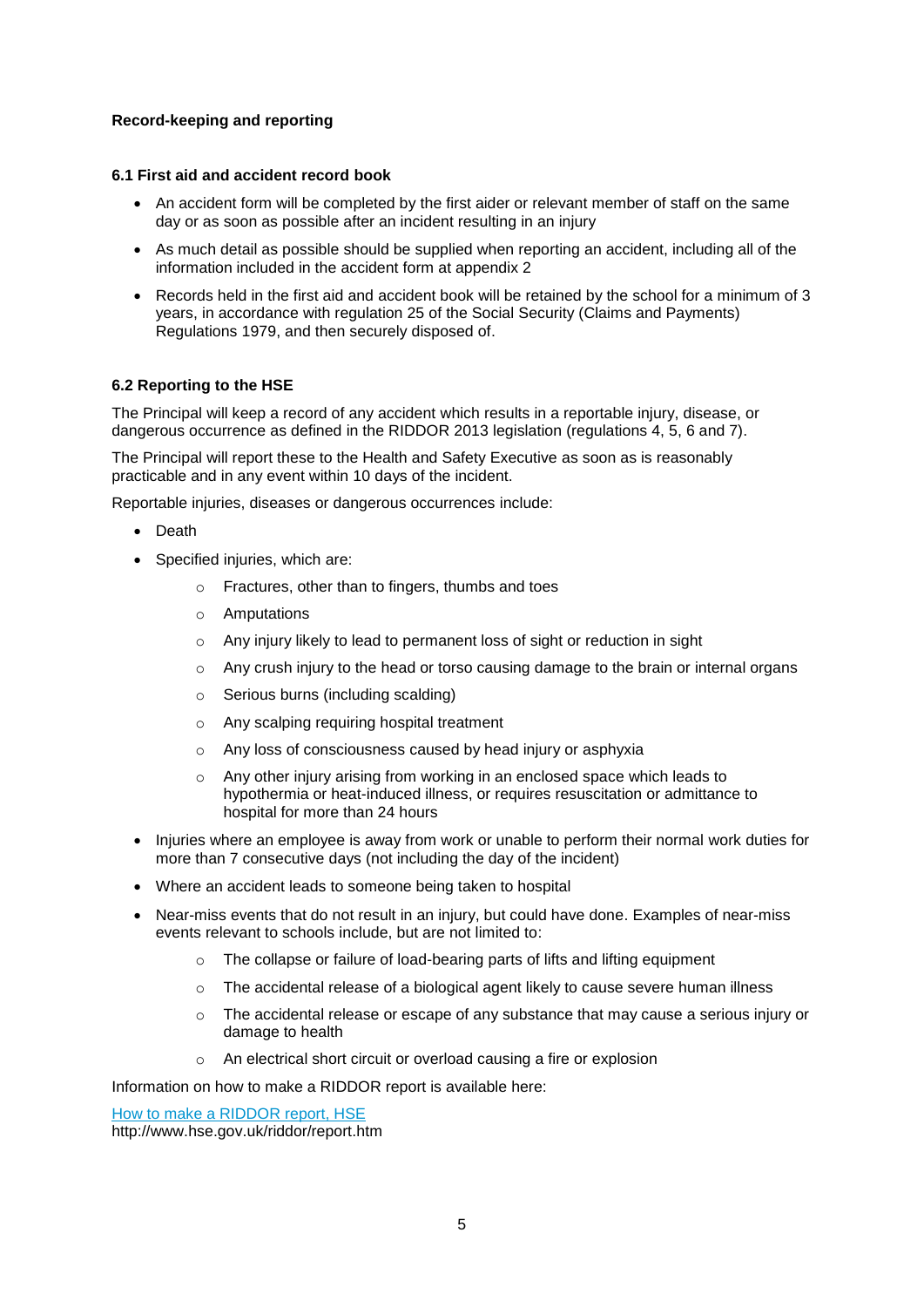#### **6.3 Notifying parents**

The class teacher will inform parents of any accident or injury sustained by a pupil, and any first aid treatment given, on the same day, or as soon as reasonably practicable.

#### **6.4 Reporting to Ofsted and child protection agencies**

The Principal will notify Ofsted of any serious accident, illness or injury to, or death of, a pupil while in the school's care. This will happen as soon as is reasonably practicable, and no later than 14 days after the incident.

The Principal will also notify LADDO at Multi-Agency Safeguarding Hub on 0161 342 4101 of any serious accident or injury to, or the death of, a pupil while in the school's care.

# **Training**

All school staff are able to undertake first aid training if they would like to.

All first aiders must have completed a training course, and must hold a valid certificate of competence to show this. The school will keep a register of all trained first aiders, what training they have received and when this is valid until (see appendix 3).

Staff are encouraged to renew their first aid training when it is no longer valid.

At all times, at least 1 staff member will have a current paediatric first aid (PFA) certificate which meets the requirements set out in the Early Years Foundation Stage statutory framework and is updated at least every 3 years.

#### **Monitoring arrangements**

This policy will be reviewed by the SMT annually

At every review, the policy will be approved by the Principal and the Governing Body.

# **Links with other policies**

This first aid policy is linked to the

- Health and safety policy
- Risk assessment policy
- Policy on supporting pupils with medical conditions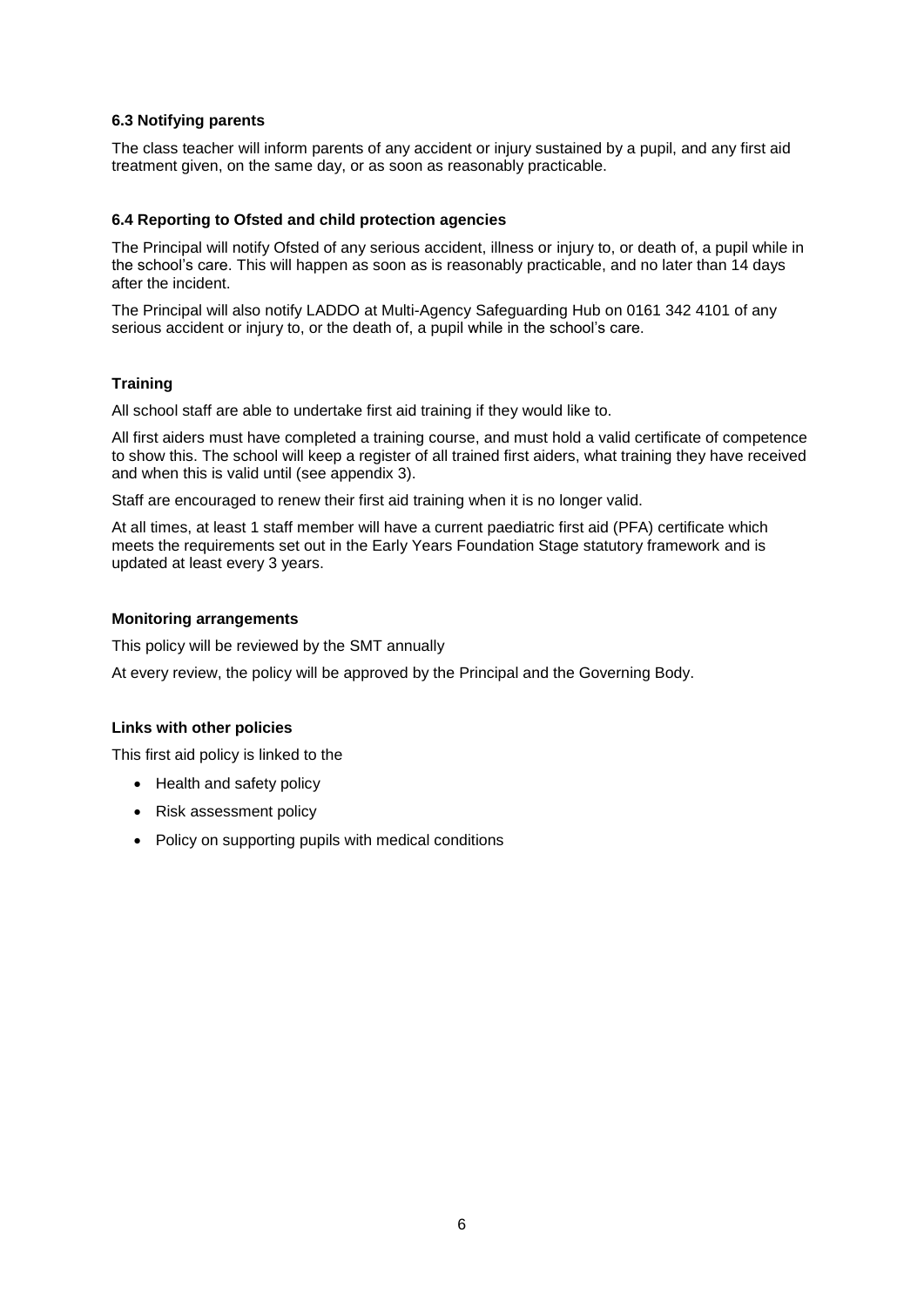# **APPENDIX 1: LIST OF FIRST AIDERS IN SCHOOL**

Kim Pizuti Eleanor Beswick Sophie Barnett Stefanie Steadman Aleena Imran Rubi Naz Purvi Mistry Sophie Taylor Louise Pearson Lucy Green Angela Hardy Clair Wright Zoe Fallows Aklima Akhtar Julie Millington Isha Azam Debra Merrington Siddika Seedat Stacey Lea Pomfret Yvonne Jackson Rehana Mehmood Gaina Smith Christopher Barnes Rotna Chowdhury Joanne Smith Nadia Shafiq Jamila Kausar Noreen Akhtar Hayley Parker Amelia Cooper Sharon White Margaret Appleby Jackie Wild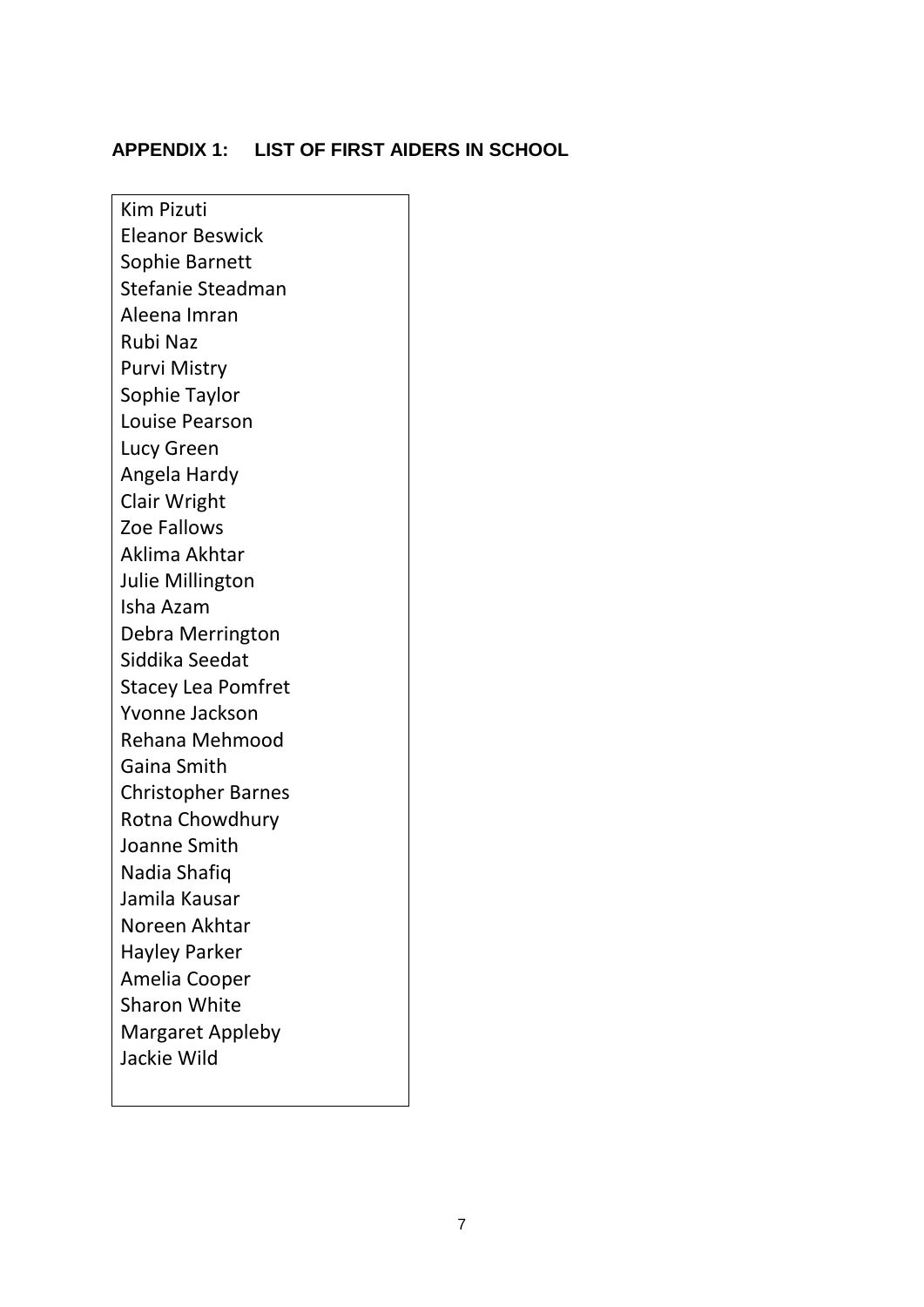# **Appendix 2: ACCIDENT REPORT FORM**



**Any serious injury must be reported by telephone on 0161 342 2860, without delay to the Internal Health and Safety Team with information to be emailed to healthandsafety@tameside.gov.uk**

| <b>Directorate</b>                                                                                                                          |                                                |                  |                     |
|---------------------------------------------------------------------------------------------------------------------------------------------|------------------------------------------------|------------------|---------------------|
| Service/School/Establishment:                                                                                                               |                                                |                  |                     |
| 1. Injured Person                                                                                                                           |                                                |                  |                     |
|                                                                                                                                             | <b>Employee</b> □ Public □ Agency □ Contractor | $\Box$ Volunteer | $\Box$ Service User |
|                                                                                                                                             | $\Box$ Pupil                                   |                  |                     |
| Forename:                                                                                                                                   |                                                | Surname:         |                     |
| Address:                                                                                                                                    |                                                | Age:             |                     |
|                                                                                                                                             | Telephone No:                                  |                  |                     |
| Postcode:                                                                                                                                   |                                                |                  |                     |
| Place of                                                                                                                                    | Occupation:<br>Employee no                     |                  |                     |
| employment:                                                                                                                                 | (if known):                                    |                  |                     |
| 2. Accident/Incident Details                                                                                                                |                                                |                  |                     |
| Accident                                                                                                                                    | Incident $\square$                             | Near-Miss □      | Dangerous           |
| Occurrence $\Box$                                                                                                                           |                                                |                  |                     |
| Date:                                                                                                                                       | Time:                                          |                  |                     |
| Location (inc. address& postcode):                                                                                                          |                                                |                  |                     |
| Description of accident/incident (continue on separate sheet if needed):                                                                    |                                                |                  |                     |
|                                                                                                                                             |                                                |                  |                     |
|                                                                                                                                             |                                                |                  |                     |
|                                                                                                                                             |                                                |                  |                     |
| Was the employee engaged in work at the time of the accident/incident?                                                                      |                                                |                  | $\Box$ Yes          |
|                                                                                                                                             |                                                |                  | $\square$ No        |
| Has the injured person been off or unable to do their normal work for<br>more than 7 days, including weekends/rest days, as a result of the |                                                |                  | $\Box$ Yes          |
| accident/incident?                                                                                                                          |                                                |                  | $\Box$ No           |
| If yes, date absent from:                                                                                                                   | to:                                            | or Still         | $\Box$ Yes          |
| Absent?                                                                                                                                     |                                                |                  | $\square$ No        |
| 3. Injury Details                                                                                                                           |                                                |                  |                     |
| Nature of the injury (e.g. fracture, sprain, cut etc):                                                                                      |                                                |                  |                     |
| Part of the body (Indicate L or R where necessary):                                                                                         |                                                |                  |                     |
| First aid given by (inc post):                                                                                                              |                                                |                  |                     |
| First aid treatment given(i.e. compress, plaster):                                                                                          |                                                |                  |                     |
| $\Box$ Yes<br>Was the injured person taken to hospital from the scene:                                                                      |                                                |                  |                     |
| $\Box$ No                                                                                                                                   |                                                |                  |                     |
| Were they detained in hospital:<br>If yes how long for in days?                                                                             |                                                |                  |                     |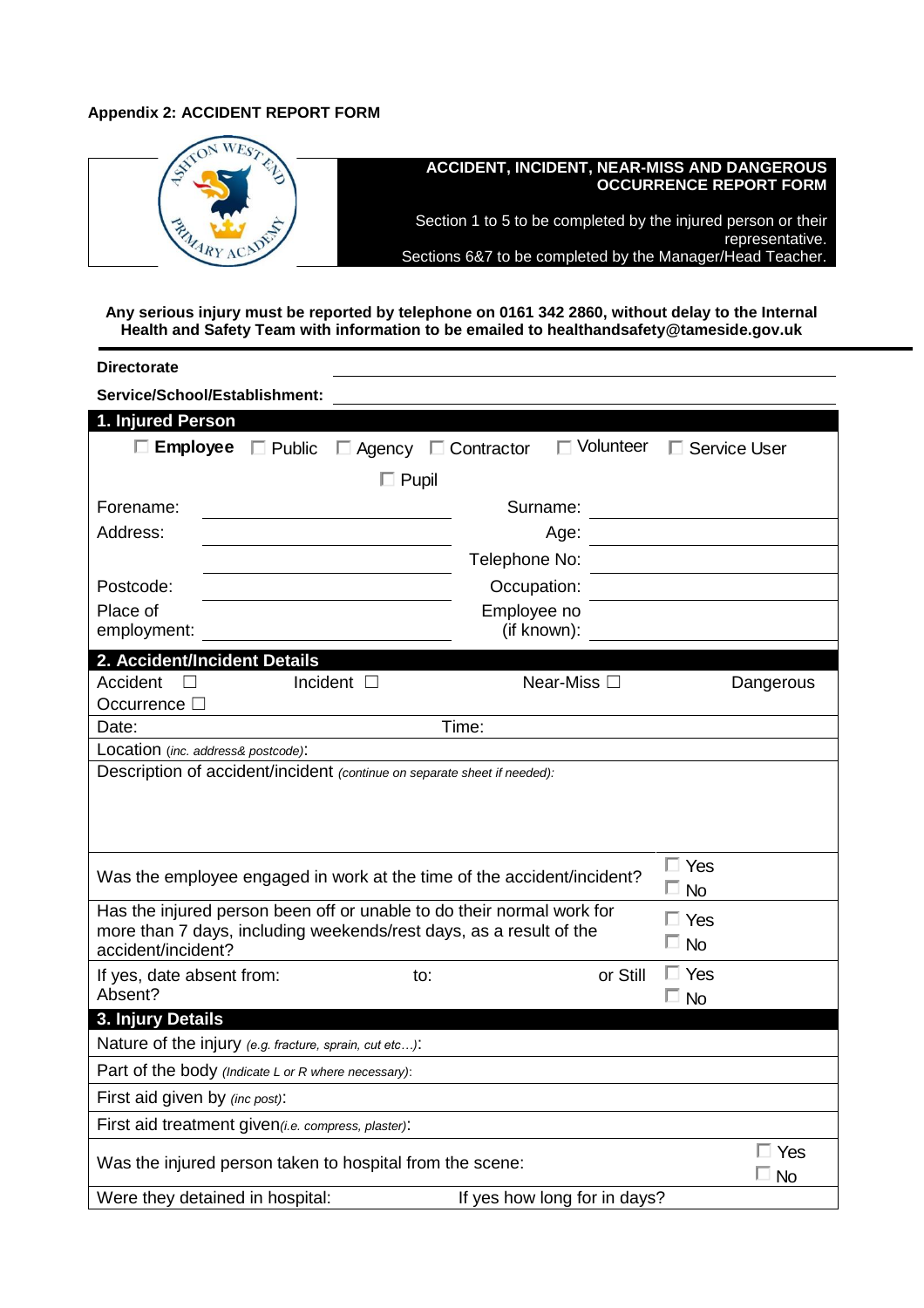| $\Box$ No<br>$\sqsupset$ Yes                                                          |                     |                      |            |              |
|---------------------------------------------------------------------------------------|---------------------|----------------------|------------|--------------|
| 4. Witnesses                                                                          |                     |                      |            |              |
| Name:                                                                                 |                     | Name:                |            |              |
| Address:                                                                              |                     | Address:             |            |              |
| <b>Contact No:</b>                                                                    |                     | Contact<br>No:       |            |              |
| <b>5. Report Details</b>                                                              |                     |                      |            |              |
| Accident reported to (i.e. Manager, supervisor, 1st Aider (inc name)):                |                     |                      |            |              |
| Contact details of person reported to (dept & tel no):                                |                     |                      |            |              |
| Accident reported by (if different from section 1, inc post):                         |                     |                      |            |              |
| Reported on (date):                                                                   | Time:               |                      |            |              |
| Signed by injured person:                                                             |                     |                      |            |              |
| For schools only<br>informed:                                                         | Parent/Guardian     | $\Box$ Yes $\Box$ No | Date:      |              |
| For social care only                                                                  | CQC informed:       | $\Box$ Yes $\Box$ No | Date:      |              |
|                                                                                       |                     |                      |            |              |
| 6. Signature of Manager/Supervisor/Responsible Person                                 |                     |                      |            |              |
|                                                                                       |                     | Print:               |            |              |
| Signed:                                                                               |                     |                      |            |              |
| Date:                                                                                 |                     |                      |            |              |
|                                                                                       |                     |                      |            |              |
| Did the injured person<br>continue to work?                                           | YES O NO<br>$\perp$ |                      |            |              |
| 7. Accident Investigation F(to be completed by manager/supervisor/responsible person) |                     |                      |            |              |
| Carried out by:                                                                       |                     |                      |            |              |
| Position/occupation:                                                                  |                     |                      |            |              |
| <b>Contact No:</b>                                                                    |                     |                      |            |              |
| How did the accident/incident happen, and what has been done to prevent reoccurrence? |                     |                      |            |              |
|                                                                                       |                     |                      |            |              |
|                                                                                       |                     |                      |            |              |
|                                                                                       |                     |                      |            |              |
|                                                                                       |                     |                      |            |              |
|                                                                                       |                     |                      |            |              |
|                                                                                       |                     |                      |            |              |
| Does the risk assessment require updating?                                            |                     |                      | Yes<br>П.  | $\square$ No |
| If Yes, what additional risk control measures are needed / recommended?               |                     |                      |            |              |
|                                                                                       |                     |                      |            |              |
|                                                                                       |                     |                      |            |              |
|                                                                                       |                     |                      |            |              |
|                                                                                       |                     |                      |            |              |
| Is additional information, instruction and training<br>required?                      |                     |                      | $\Box$ Yes | $\square$ No |
| If Yes, detail what action has been taken:                                            |                     |                      |            |              |
|                                                                                       |                     |                      |            |              |
|                                                                                       |                     |                      |            |              |
|                                                                                       |                     |                      |            |              |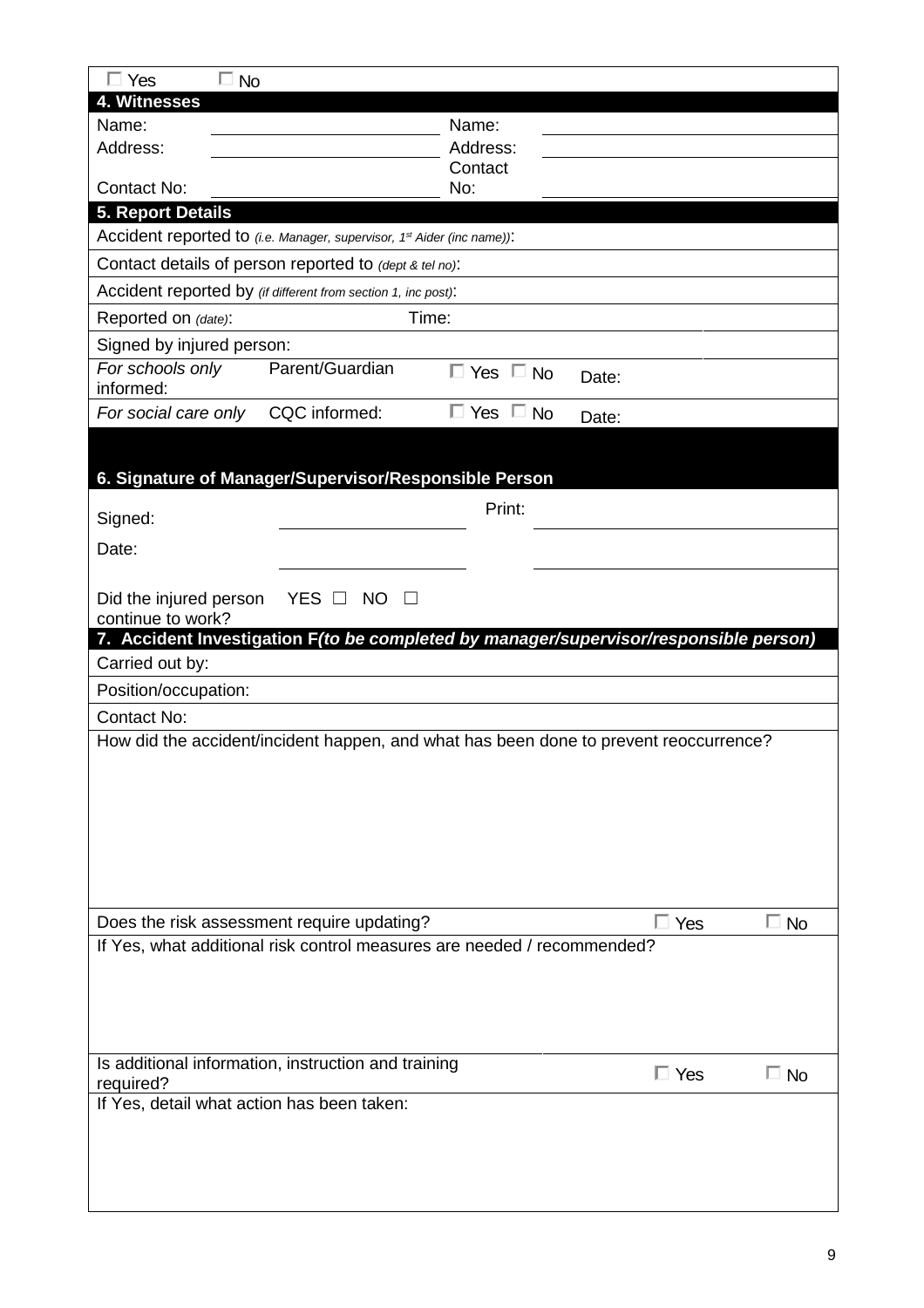| Signea |
|--------|
|--------|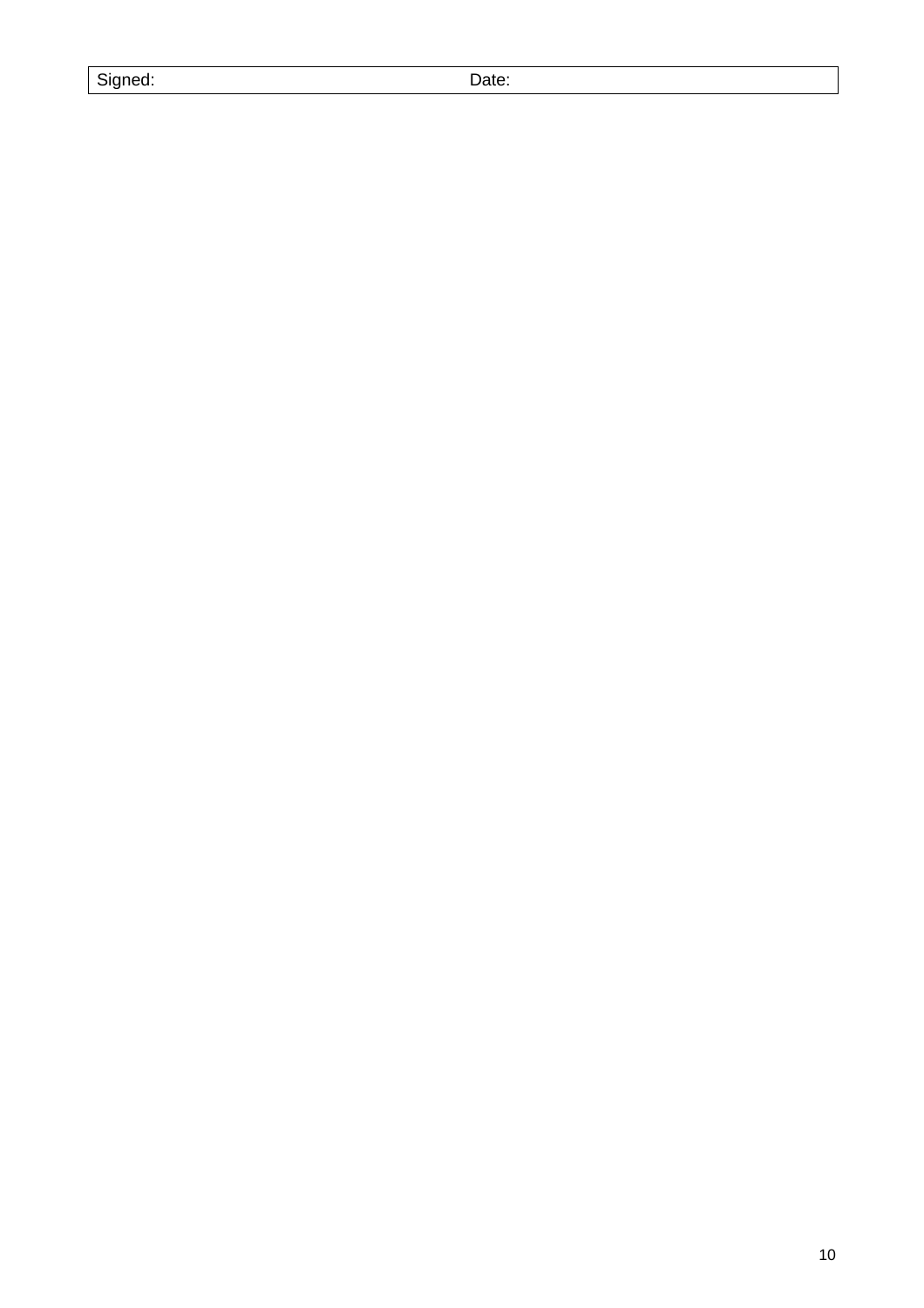# **Appendix 3: FIRST AID TRAINING LOG**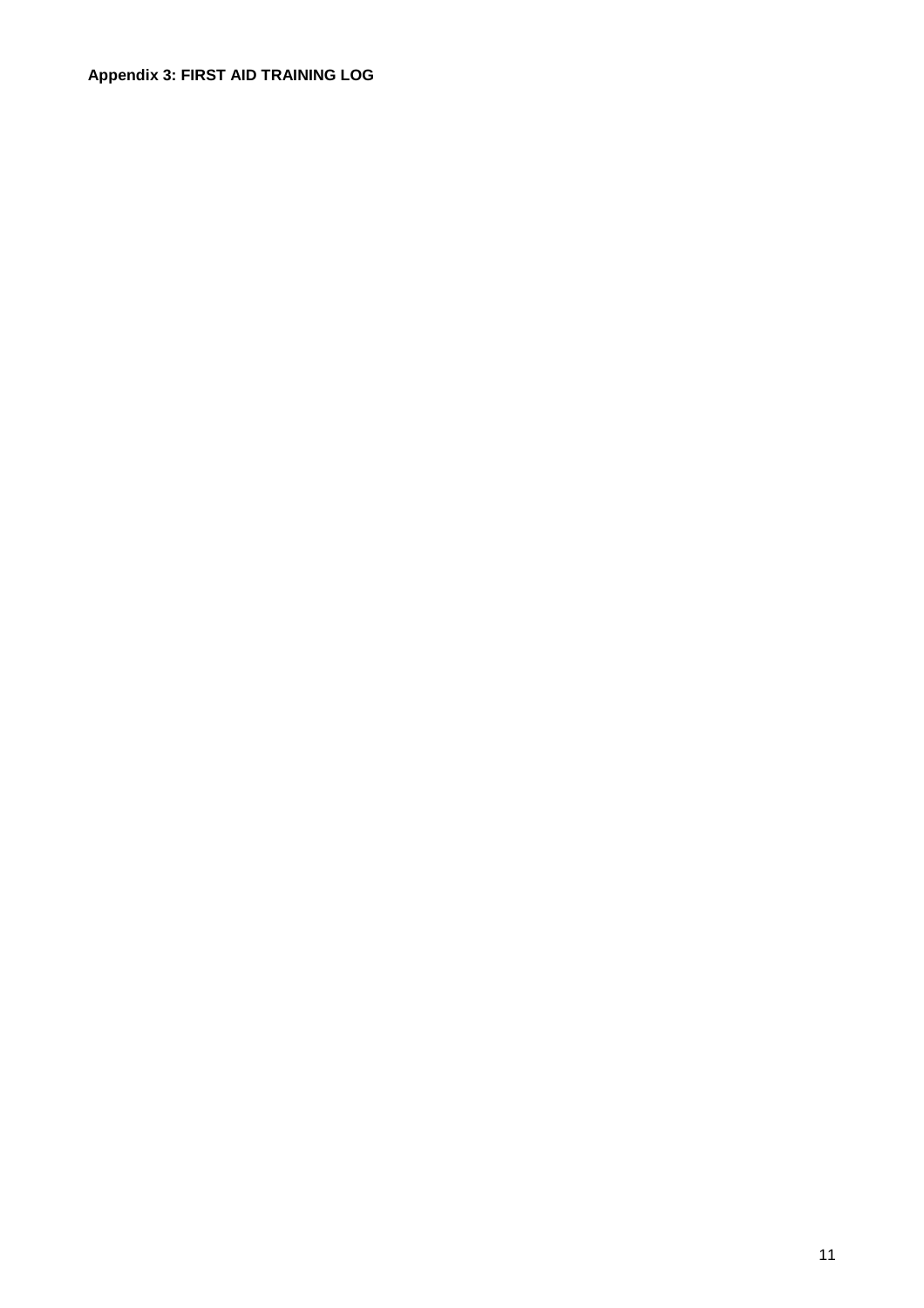| Name/type of training | <b>Staff who attended</b> | Date attended | Date for training to be<br>updated |
|-----------------------|---------------------------|---------------|------------------------------------|
|                       |                           |               |                                    |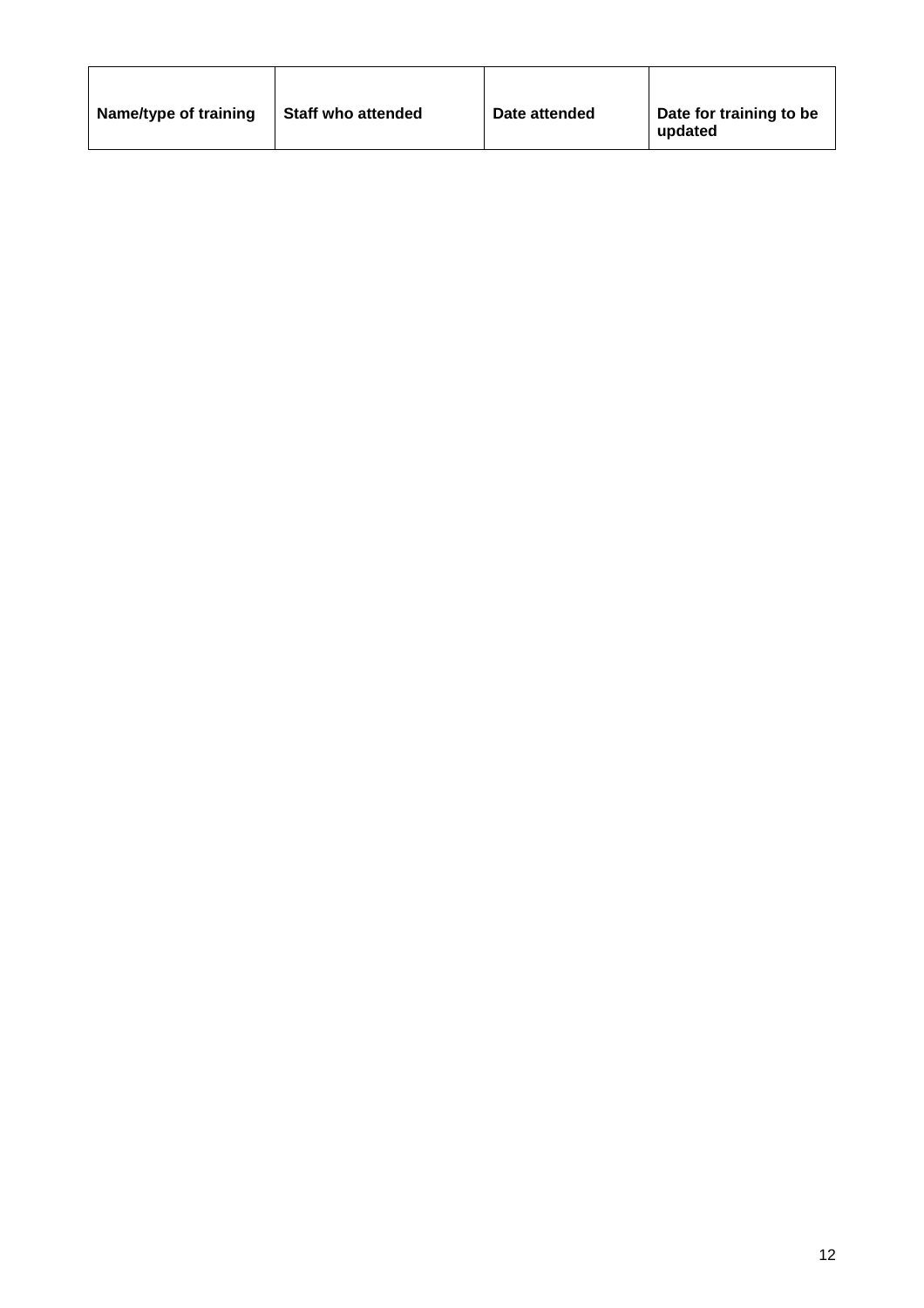| Paediatric first aid     | Aklima Akhtar<br>Isha Azam<br>Aleena Imran<br>Yvonne Jackson<br>Rehana Mehmood<br>Debra Merrington<br>Julie Millington<br>Rubi Naz<br>Stacey Lea Pomfret<br>Siddika Seedat<br>Stephanie Steadman | 14/02/20 | 14/02/23                                  |
|--------------------------|--------------------------------------------------------------------------------------------------------------------------------------------------------------------------------------------------|----------|-------------------------------------------|
| Paediatric First Aid     | Sophie Barnett<br><b>Eleanor Beswick</b><br>Zoe Fallows<br>Lucy Green<br>Angela Hardy<br><b>Purvi Mistry</b><br>Louise Pearson<br>Kim Pizuti<br>Sophie Taylor<br>Clair Wright                    | 21/04/20 | 21/04/23                                  |
| Epi Pen Training         | Middays, Teaching and<br>assistants and teachers                                                                                                                                                 | 24.11.20 | Review annually or<br>when new staff join |
| <b>Epilepsy Training</b> | Middays, Teaching and<br>assistants and teachers                                                                                                                                                 | 21.09.21 | Review annually or<br>when new staff join |
| Epi Pen Training         | Middays, Teaching and<br>assistants and teachers                                                                                                                                                 | 16.11.21 | Review annually                           |
| Paediatric First Aid     | Wayne Lenhan<br>Gaina Smith<br><b>Christopher Barnes</b><br>Rotna Chowdhury                                                                                                                      | 18.02.22 | 18.02.25                                  |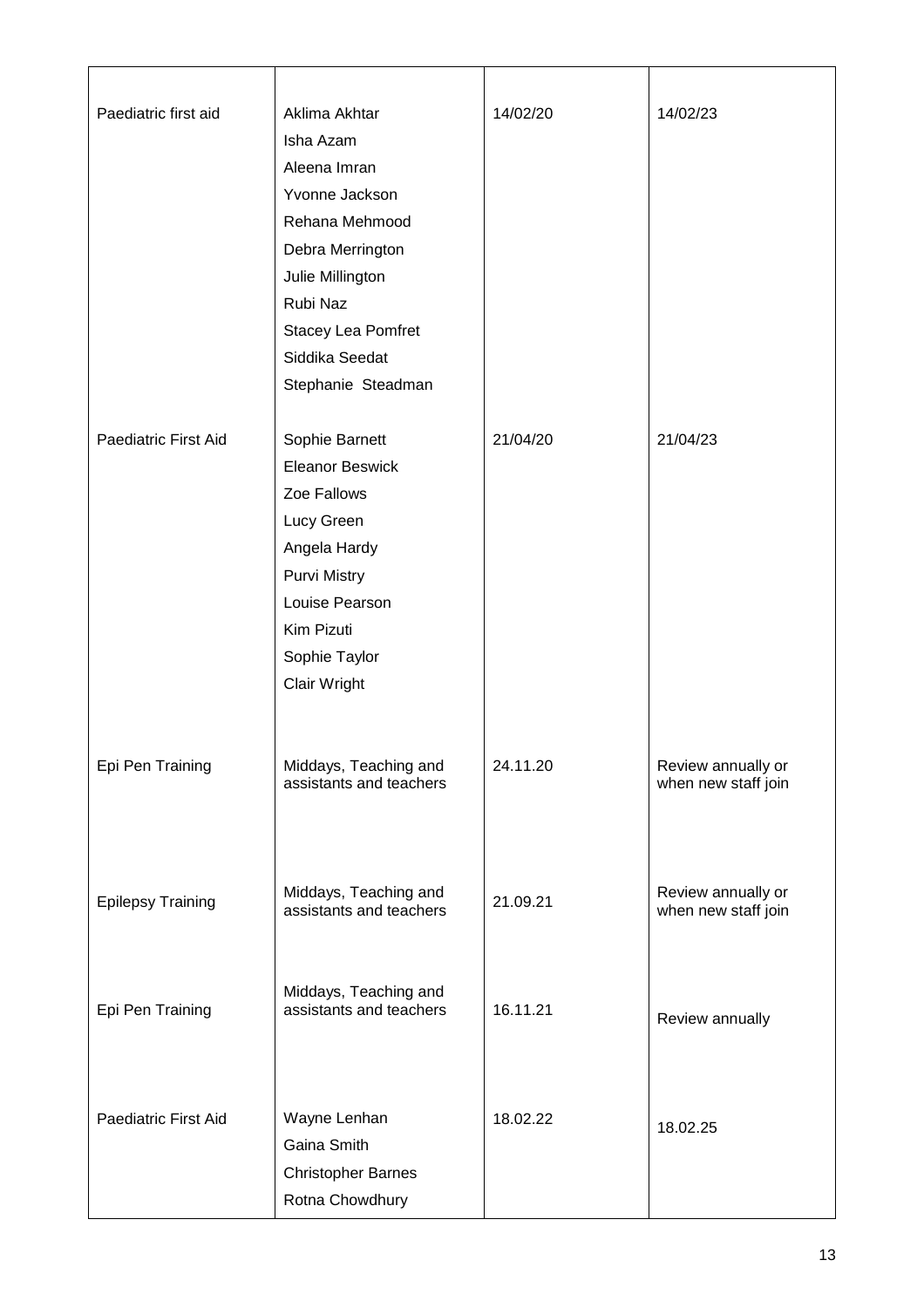| Joanne Smith         |  |
|----------------------|--|
| Nadia Shafiq         |  |
| Jamila Kausar        |  |
| Noreen Akhtar        |  |
| <b>Hayley Parker</b> |  |
| Amelia Cooper        |  |
| Sharon White         |  |
| Margaret Appleby     |  |
| Jackie Wild          |  |
|                      |  |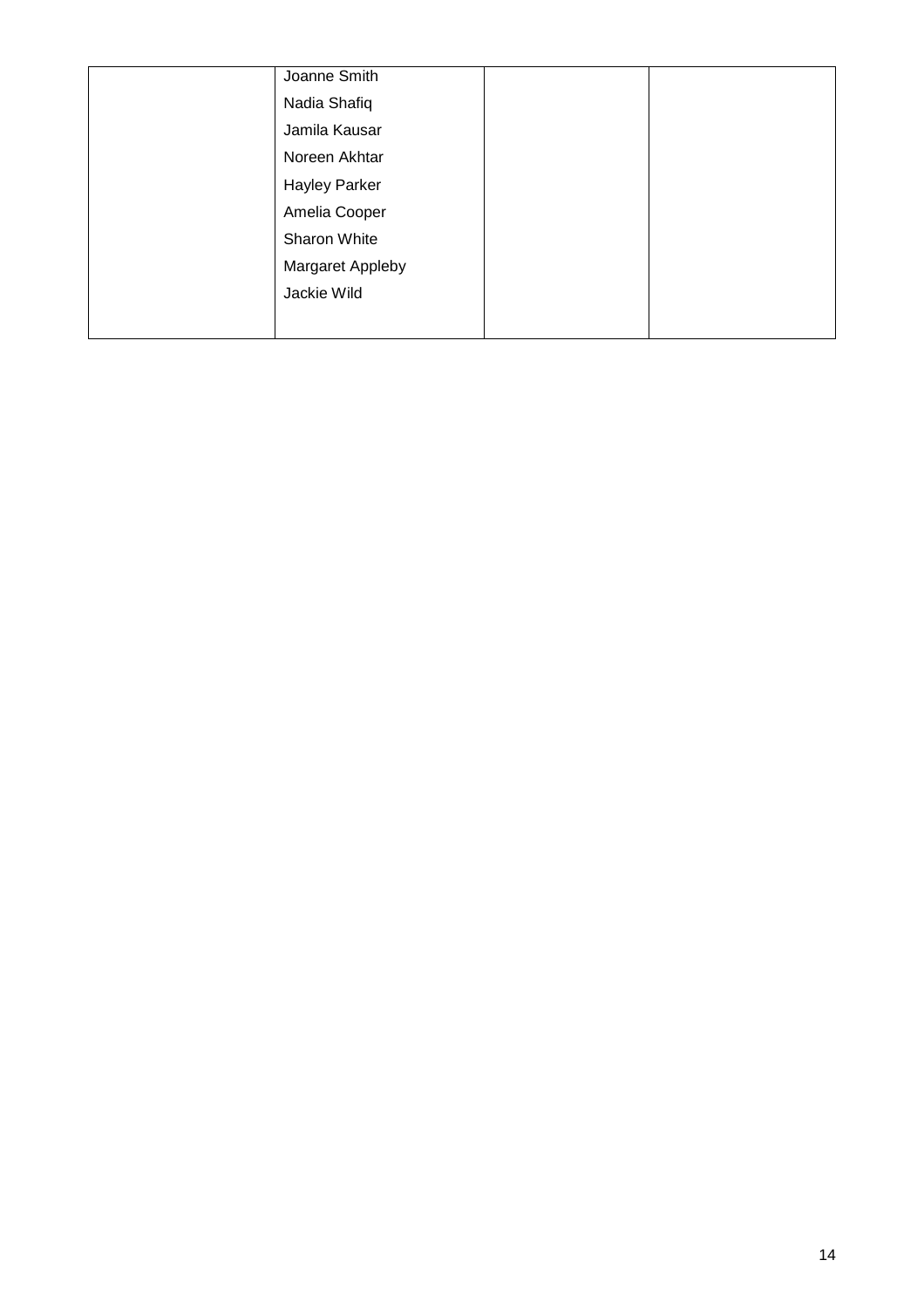# **ASHTON WEST END PRIMARY ACADEMY**

William Street, Ashton-under-Lyne, Tameside, OL7 0BJ 0161 330 4234 [admin@awepa.org.uk](mailto:admin@awepa.org.uk)  [www.ashtonwestendprimary.co.uk](http://www.ashtonwestendprimary.co.uk/) @awe\_academy



Principal: Miss K Pizuti, BA (Hons), MSc

Dear Parent/Carer,

(Delete as appropriate)

A member of staff helped them to use their asthma inhaler.

They did not have their own asthma inhaler with them, so a member of staff helped them to use the emergency asthma inhaler containing salbutamol.

They were given ……… puffs.

Their own asthma inhaler was not working, so a member of staff helped them to use the emergency asthma inhaler containing salbutamol.

They were given ……… puffs.

Although they soon felt better, if things do not improve, we would strongly advise that you consult your own doctor as soon as possible.

Yours sincerely,

Name of Staff Member: